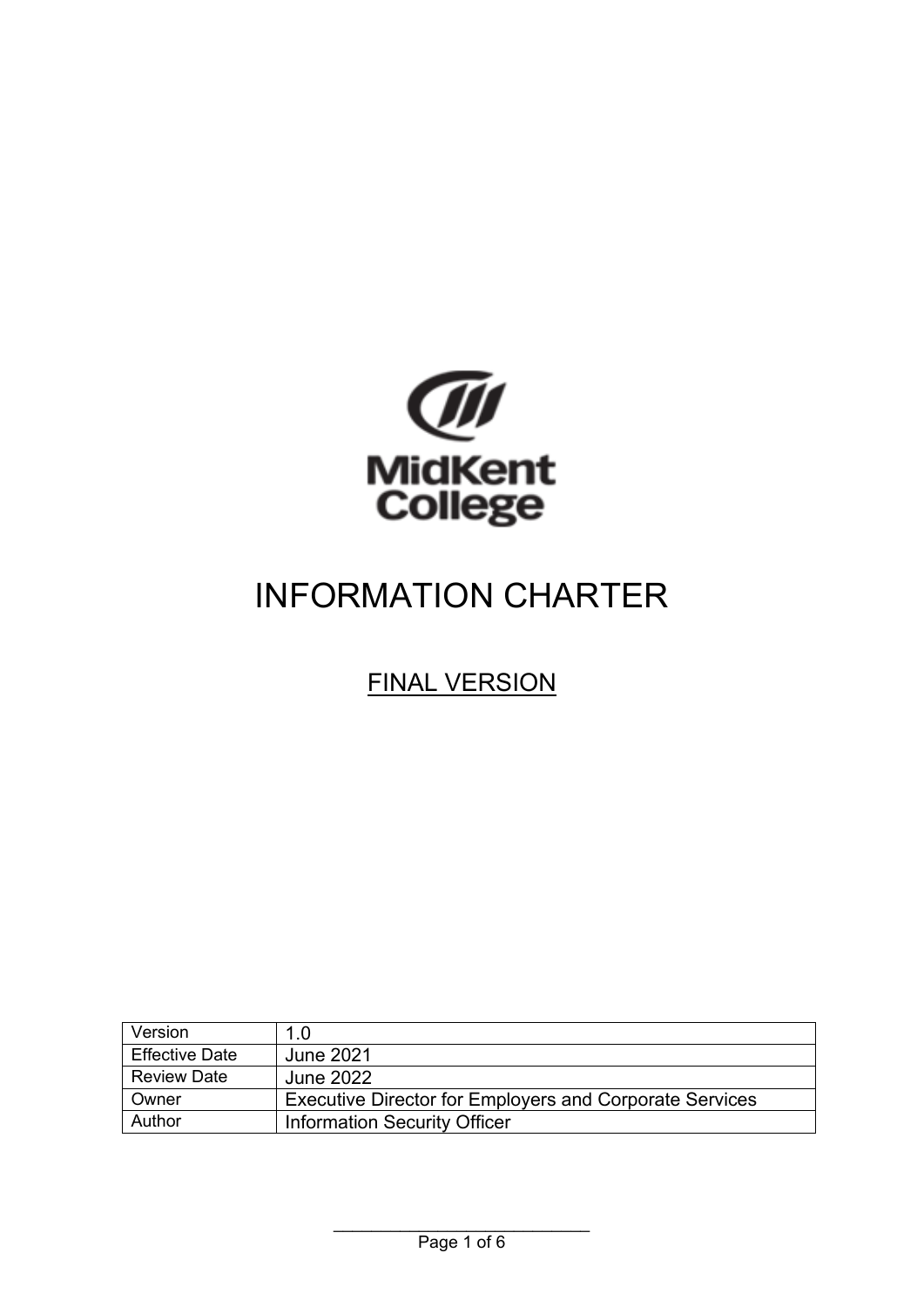# **CONTENTS**

| 1             |                                                         |  |
|---------------|---------------------------------------------------------|--|
| 2             |                                                         |  |
| 3             |                                                         |  |
| 4             |                                                         |  |
| 5             |                                                         |  |
| 6             | HOW TO FIND OUT WHAT PERSONAL INFORMATION WE HOLD ABOUT |  |
| YOU           |                                                         |  |
| $\mathcal{I}$ |                                                         |  |
| 8             |                                                         |  |
| 9             |                                                         |  |
| 10            | HOW TO FIND OUT WHAT INFORMATION WE HOLD AS A PUBLIC    |  |
|               |                                                         |  |
| 11            |                                                         |  |
| 12            |                                                         |  |
|               |                                                         |  |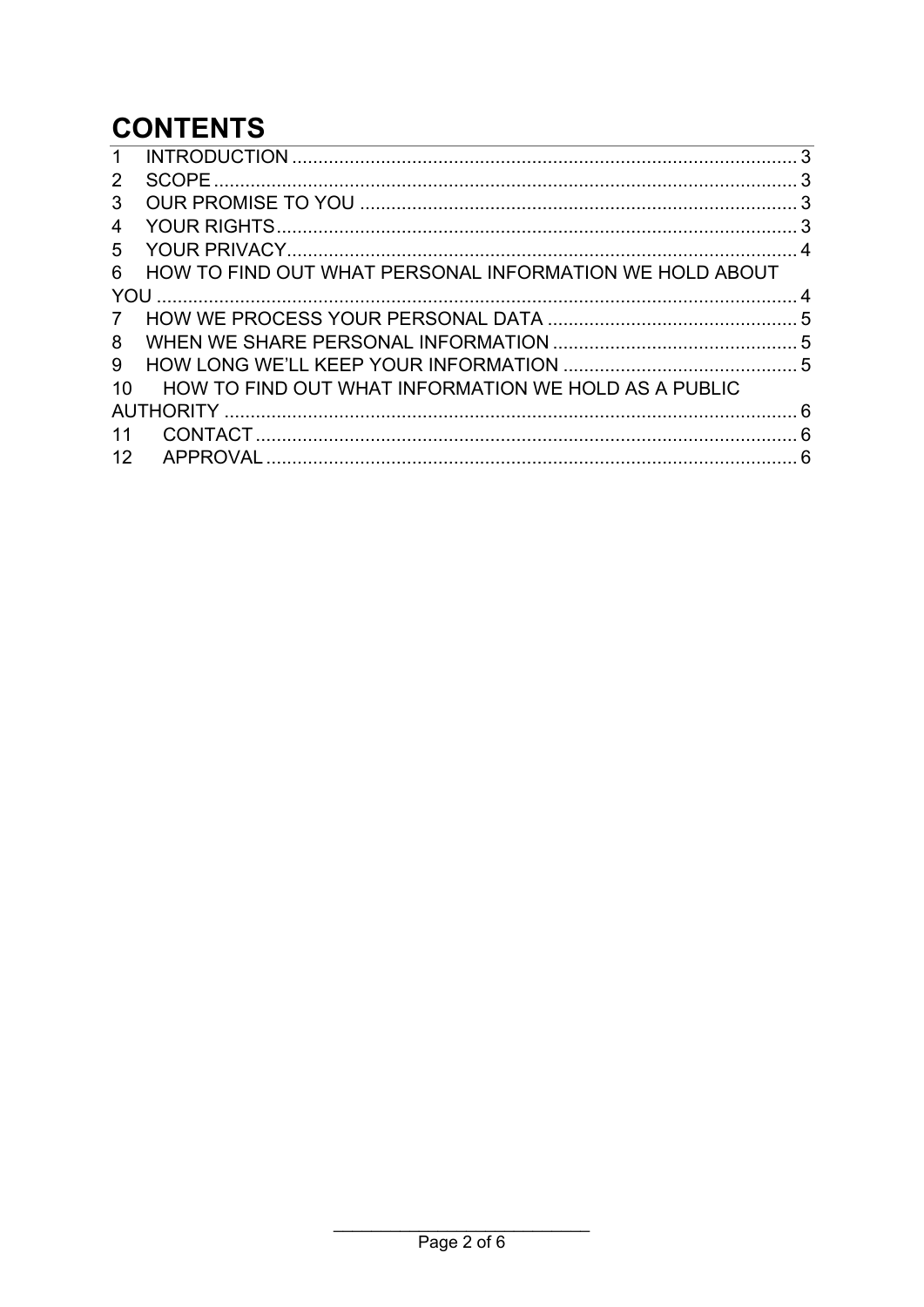# <span id="page-2-0"></span>**1 INTRODUCTION**

MidKent College ("the College") holds both personal and non-personal information in a variety of databases which are critical to our statutory functions.

The College collects personal information either directly from you and/or from third parties, such as the Department for Education, to enable us to carry out our functions.

All information that the College holds is subject to our duty of confidentiality. We know how important it is to protect individual's privacy and to comply with the data protection legislation. As such, we will not give your information to anyone, including government departments and their agencies, local authorities, the police or any other public or private sector bodies unless we have lawful basis for doing so.

# <span id="page-2-1"></span>**2 SCOPE**

Our Information Charter contains the standards you can expect from the College when we ask for and hold your personal information, and when you ask for information from us. It also sets out how you can help us make sure the information we hold about you is accurate.

This Charter describes your statutory rights in regard to information under the provisions of:

- the United Kingdom General Data Protection Regulation (UK GDPR);
- Data Protection Act 2018;
- Freedom of Information Act 2000; and
- Environmental Information Regulations 2004.

## <span id="page-2-2"></span>**3 OUR PROMISE TO YOU**

- The College and its employees recognise that we have privileged access to information, and we will endeavour do all we reasonably can to protect it.
- We will take care to ensure information is collected and used for the purpose intended.
- We will do all we can to respond to requests in a timely manner.

## <span id="page-2-3"></span>**4 YOUR RIGHTS**

The College is committed to facilitating rights enshrined in the Data Protection and Freedom of Information legislation:

- The right to be informed
	- $\circ$  The right to be told how personal data is used in clear and transparent language.
- The right of access, also known as a data subject access request (DSAR)
	- $\circ$  The right to know and have access to the personal data held about the individual.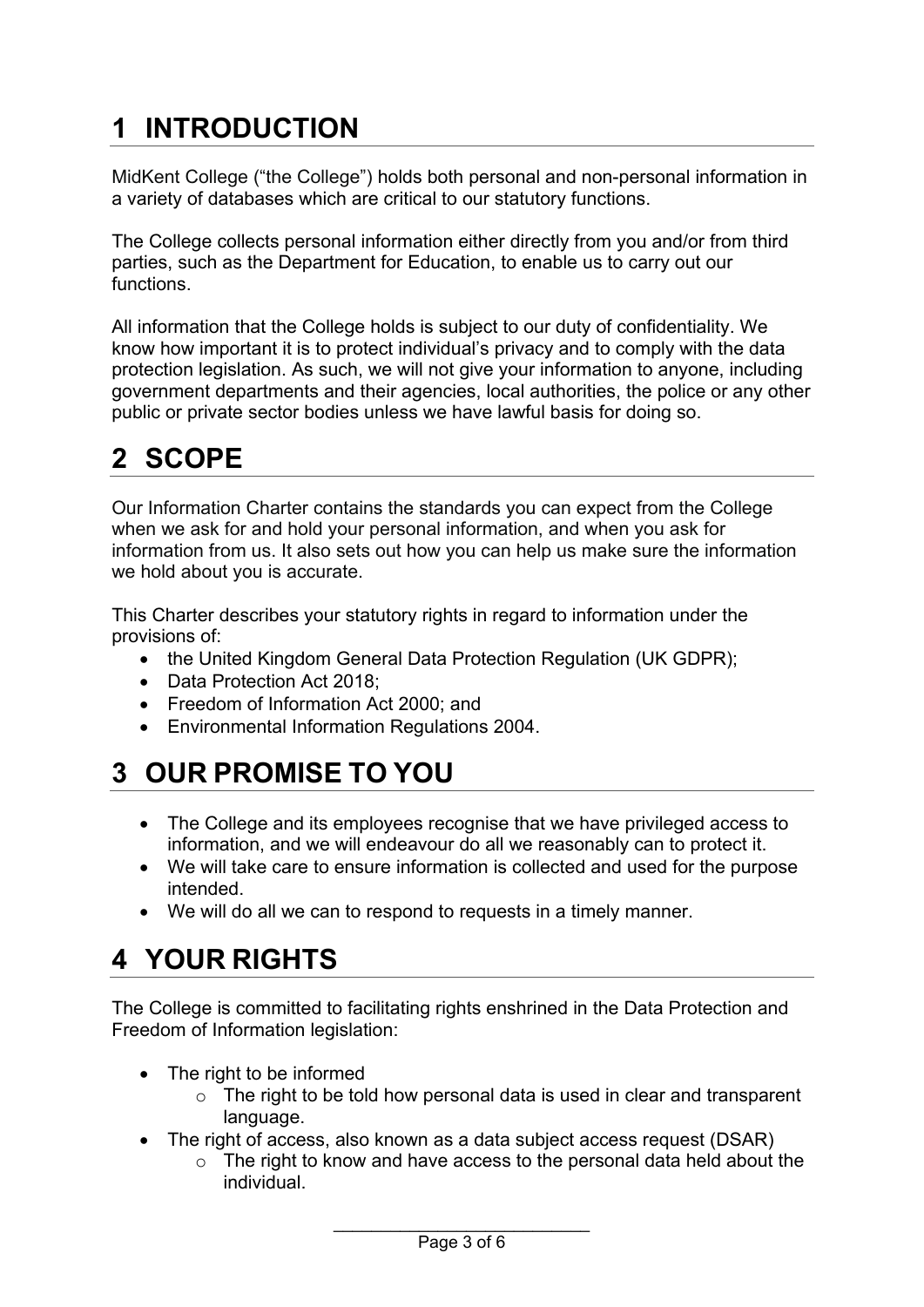- The right to rectification
	- o The right to have personal data corrected where it is inaccurate or incomplete.
- The right to erasure, also known as the right to be forgotten
- o The right to have personal data deleted.
- The right to restrict processing
	- $\circ$  The right to limit the extent of the processing of the individual's personal data.
- The right to data portability
	- o The right to receive personal data in a common and machine-readable electronic format.
- The right to object
	- $\circ$  The right to complain and to seek to prevent the processing of an individual's data.
- Rights in relation to automated decision making and profiling
	- o The right not to be subject to decisions without human involvement.
- Right to request information, also known as a freedom of information request o Right to request access to information held by public authorities.

# <span id="page-3-0"></span>**5 YOUR PRIVACY**

If we ask for your personal information, we will:

- tell you the reasons we're asking for it in our Privacy Notice(s)
- only ask for the information we need
- make sure we don't keep it for longer than necessary
- protect information we obtain, receive or hold about you
- make sure only the appropriate people have access to it
- let you know if we'll share it with other organisations as per our Privacy Notices(s)
- only share or release information about you when the law lets us and we need to
- keep it up to date where necessary
- consider privacy risks when we're planning to change the way we use data
- train our staff to ensure we use and protect it properly

In return, to keep information reliable and up to date we ask you:

- be honest give us accurate information promptly when we ask for it
- take care to get things right tell us as soon as possible of any changes, such as a change of address

#### <span id="page-3-1"></span>**6 HOW TO FIND OUT WHAT PERSONAL INFORMATION WE HOLD ABOUT YOU**

Under the terms of the UK GDPR and Data Protection Act 2018, you're entitled to ask us: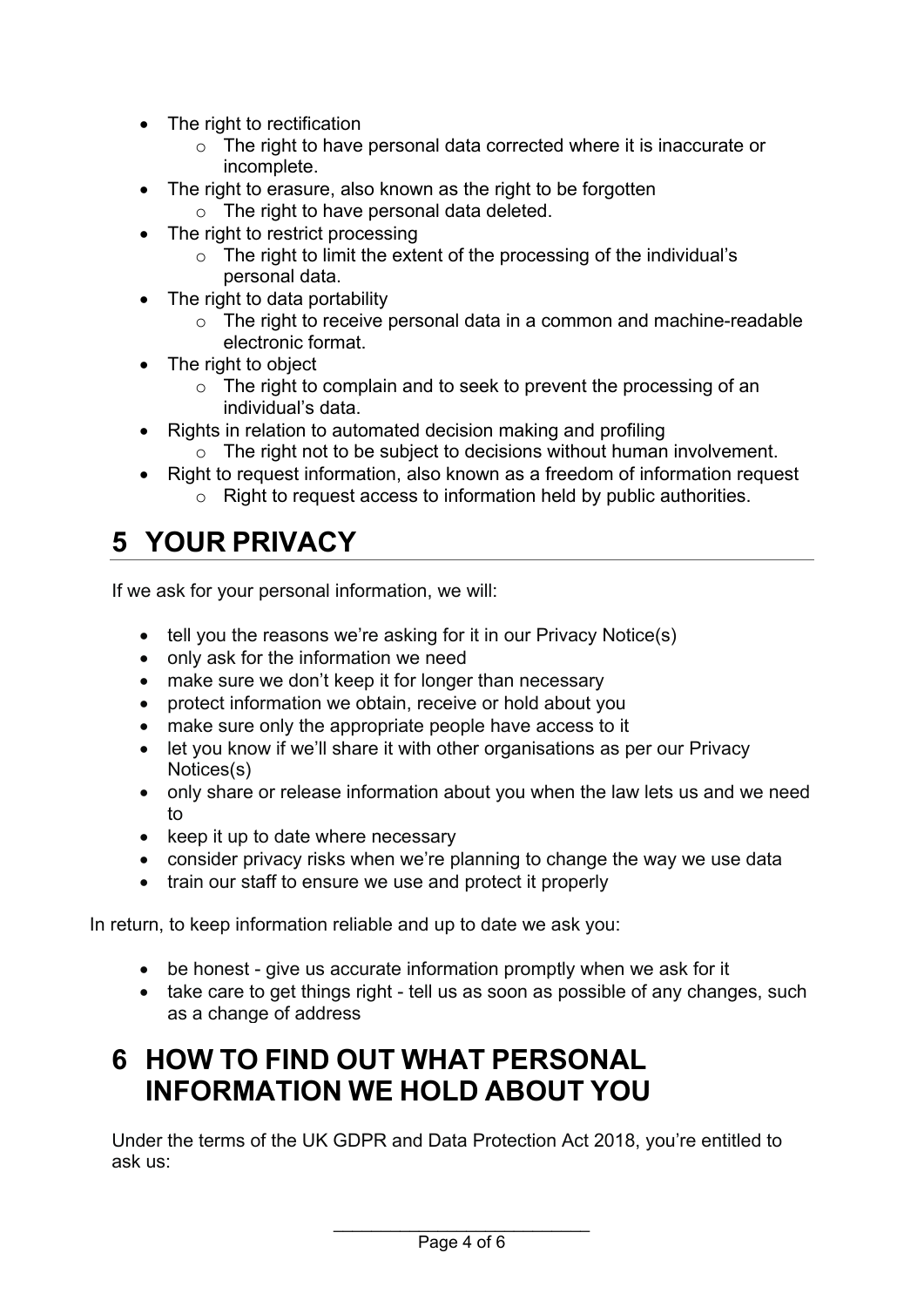- if we're processing your personal data
- for a description of the data we hold about you
- the reasons we're holding it
- any recipient we may disclose it to, for example Ofsted
- for a copy of your personal data and any details of its source
- to delete your data, subject to conditions set out in law
- to limit or stop the way we use your data, subject to conditions set out in law

If you want to see your personal data, you should make a 'subject access request'.

Please be as specific as you can about the information you're asking us about, such as: the department that is holding the data you require.

Before we can consider your request, we may need to check your identity and your right to access the information you're requesting. This means we may ask you to see proof of your identity.

We will try to respond to your request within one month of receiving it, subject to any extenuating circumstances, such as unforeseen disasters. If your request is complex, we may extend the period by a further 2 months but will let you know.

## <span id="page-4-0"></span>**7 HOW WE PROCESS YOUR PERSONAL DATA**

If you want more information about how we process your personal data, please refer to our Privacy Notice(s) in the first instance before you contact us.

All employees receive regular training on how to handle personal information.

#### <span id="page-4-1"></span>**8 WHEN WE SHARE PERSONAL INFORMATION**

We may get information about you from other people and certain other organisations.

We may share information we hold about you with certain organisations where the law allows it, or if we have a legal obligation to do so.

There may be some circumstances where we'll need to share information about you with others without your consent. For example, this might be to prevent or detect a crime, or to comply with our obligations under safeguarding laws. In all cases, we'll comply with all data handling legislation including the UK GDPR and Data Protection Act 2018.

#### <span id="page-4-2"></span>**9 HOW LONG WE'LL KEEP YOUR INFORMATION**

We will only keep your information for as long as necessary, after which point, we will securely destroy it. The length of time that is necessary for us to keep your information is detailed in our Retention Schedule.